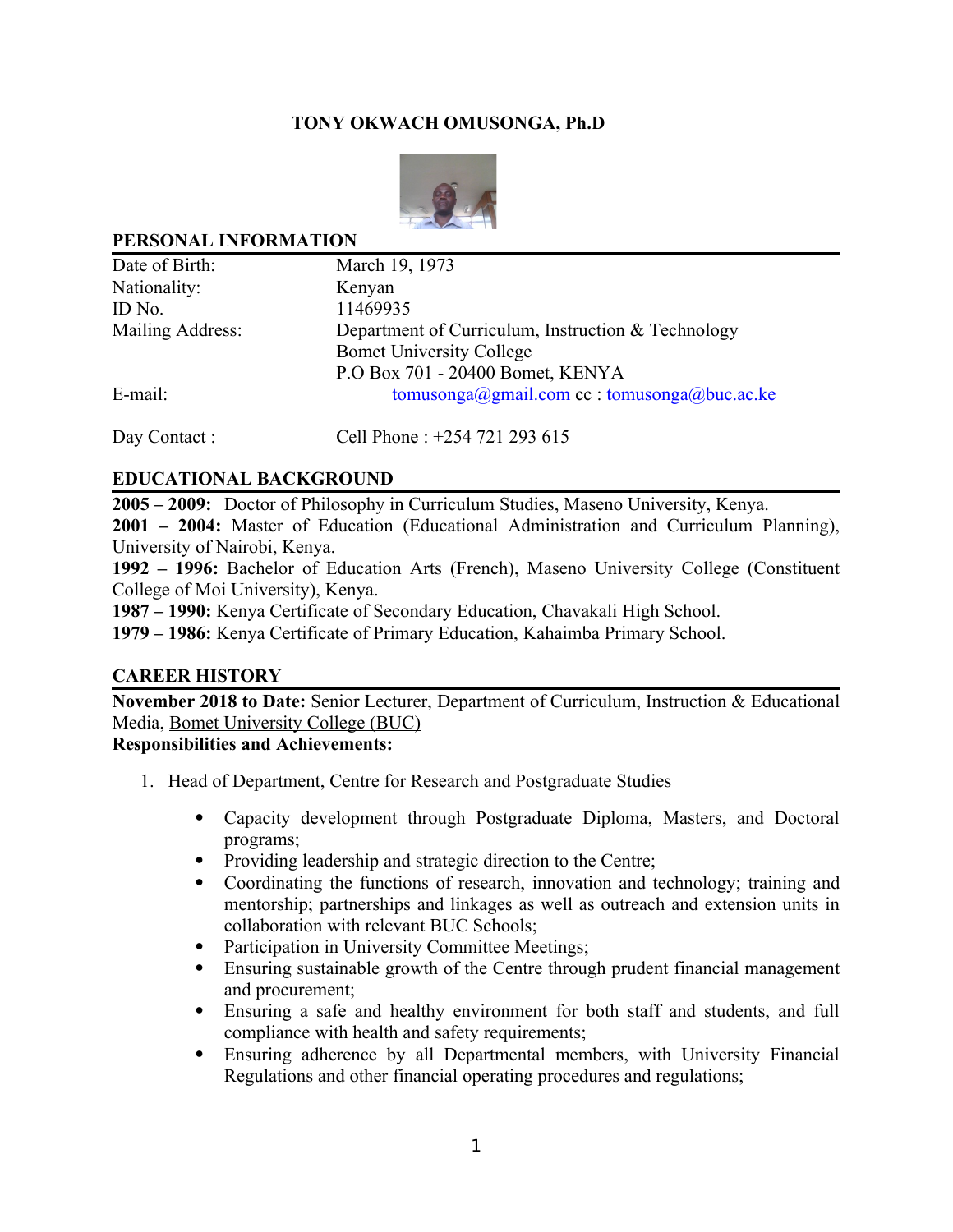- Ensuring that University equipment/facilities under the department´s control are properly maintained and serviced as required;
- Ensuring all activities are carried out to the highest possible standards and put in place the necessary evaluation and monitoring procedures to ensure both compliance and improvement: such procedures include teaching, research and management of all resources;
- Ensuring compliance with auditing, quality assurance and risk management procedures both internal and external;
- 2. Teaching Practice Coordinator
	- Surveying of Teaching Practice schools and establishing zones.
	- Preparing the Teaching Practice budget.
	- Requisitioning of Teaching Practice materials.
	- Briefing students who are proceeding on Teaching Practice exercise.
	- Co-ordination of the posting of student-teachers to secondary schools and other educational institutions.
	- Posting of supervisors for Teaching Practice Supervision.
	- General co-ordination and supervision of student-teachers.
	- Safe custody of Teaching Practice records.
	- Co-ordination of the preparation of individual subject mark sheets by subject specialists.
	- Preparing the consolidated Teaching Practice mark sheets of the Department.
	- Organizing Teaching Practice workshops, seminars and conferences for the stakeholders.
	- Creating a harmonious working relationship between the Teaching Practice Schools and the university college.
- 3. Other Responsibilities
	- Chairman, Research Policy Development Committee.
	- Member, 1<sup>st</sup> Bomet University College International Conference Steering Committee.
	- Member, Bomet University College Information Management and ICT Committee, from June 2020 to date.
	- Chairman, Inspection and Acceptance Committee for Extension of Electrical Sockets and Networking of Technology Building and Partitioned Stores,  $15<sup>th</sup>$  July, 2021.
	- Chairman, Evaluation Committee for Supply and Delivery of Customer Feedback Boxes,  $25<sup>th</sup> March$ ,  $2021$ .
	- Chairman, Tender Opening Committee for several tenders, 4<sup>th</sup> March, 2021.
	- Chairman, Evaluation Committee for Supply and Delivery of Plumbing Materials,  $28<sup>th</sup>$  January,  $2021$ .
	- Chairman, Evaluation Committee for Supply and Delivery of Computers,  $4<sup>th</sup>$ November, 2019.
	- Chairman, Opening Committee for Supply and Delivery of Fencing Materials and Sign Post, 3rd December, 2019.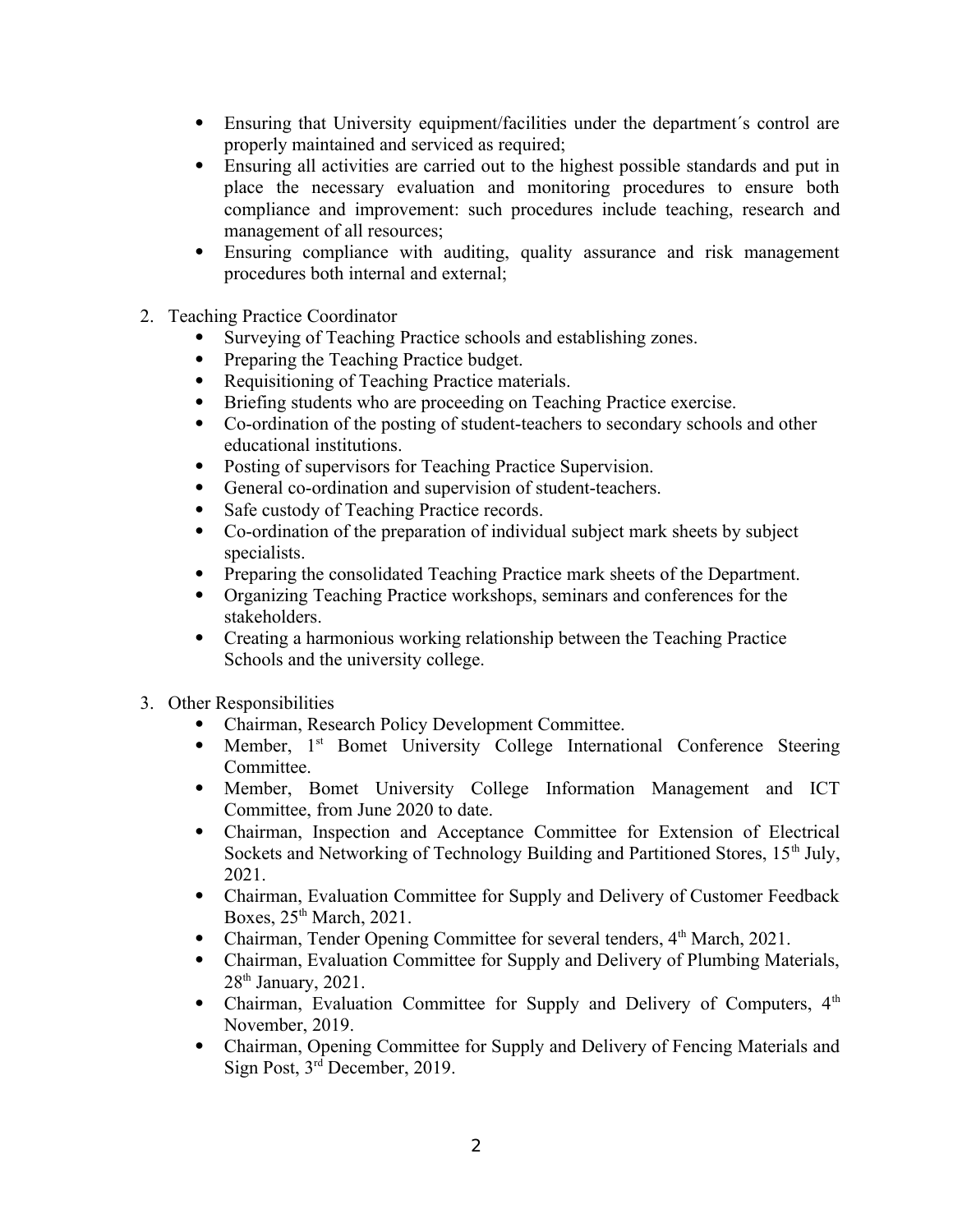- Member, Evaluation Committee for Tender for Renovation of Administration and Academic Buildings, 29<sup>th</sup> September, 2020.
- Chairman, Inspection and Acceptance Committee for 5 Litre Sanitizer and 65Ml Hand Sanitizers, 7<sup>th</sup> October, 2020.
- Chairman, Evaluation Committee for Supply and Delivery of Training Manuals, Notebooks, Biro Pens, Surgical Face Masks, Branded T-Shirts and Branded Caps for Covid-19 Research Partnership between Bomet University College and County Government of Bomet, 15<sup>th</sup> September, 2020.
- Member, Inspection and Acceptance Committee for Works of Construction of Slabs to Support Containers,  $12<sup>th</sup>$  August, 2020.
- Member, Inspection and Acceptance Committee for Storage Facilities 40' High Cube Dry Containers, 1<sup>st</sup> September, 2020.
- Member, Team to Develop Guidelines on Payment of Allowances to Staff,  $6<sup>th</sup>$ July, 2020.
- Member, Shortlisting Committee for Various Positions,  $30<sup>th</sup>$  January, 2020.
- Chairman, Inspection and Acceptance Committee for Car Tyres for Toyota Hiace,  $10<sup>th</sup>$  January, 2020.

**September 2017 to November 2018:** Lecturer, Department of Curriculum & Instruction, Kaimosi Friends University College

# **Responsibilities and Achievements:**

- Chair of Department
- Teaching Practice Coordinator
- Chairperson, Inspection Committee for Books
- Secretary, University College Research Committee

**January 2010 to September 2017:** Lecturer, Department of Educational Communication Technology and Curriculum Studies, Maseno University.

# **Responsibilities and Achievements:**

- Chairman, Departmental Postgraduate Studies Committee from January 2012 to September 2017.
- Acting Chairman, Department of Educational Communication Technology and Curriculum Studies from  $6<sup>th</sup>$  to  $10<sup>th</sup>$  July, 2012;  $14<sup>th</sup>$  to  $21<sup>st</sup>$  July, 2012;  $14<sup>th</sup>$  to  $18<sup>th</sup>$  March, 2013; and  $20^{th}$  May to  $4^{th}$  July, 2013.
- Successfully coordinated Teaching Practice programme in North Western Zone in the years 2011 - 2016.

**2009:** Senior Education Officer, Directorate of Secondary and Tertiary Education, Ministry of Education (Station: headquarters).

# **Responsibilities and Achievements:**

- Discipline and School Management
- Admission & Transfers, Secondary Education
- Monitoring and Evaluation

**2006 – 2008**: Deputy Head Teacher, Ekwanda Secondary School. **Responsibilities and Achievements:**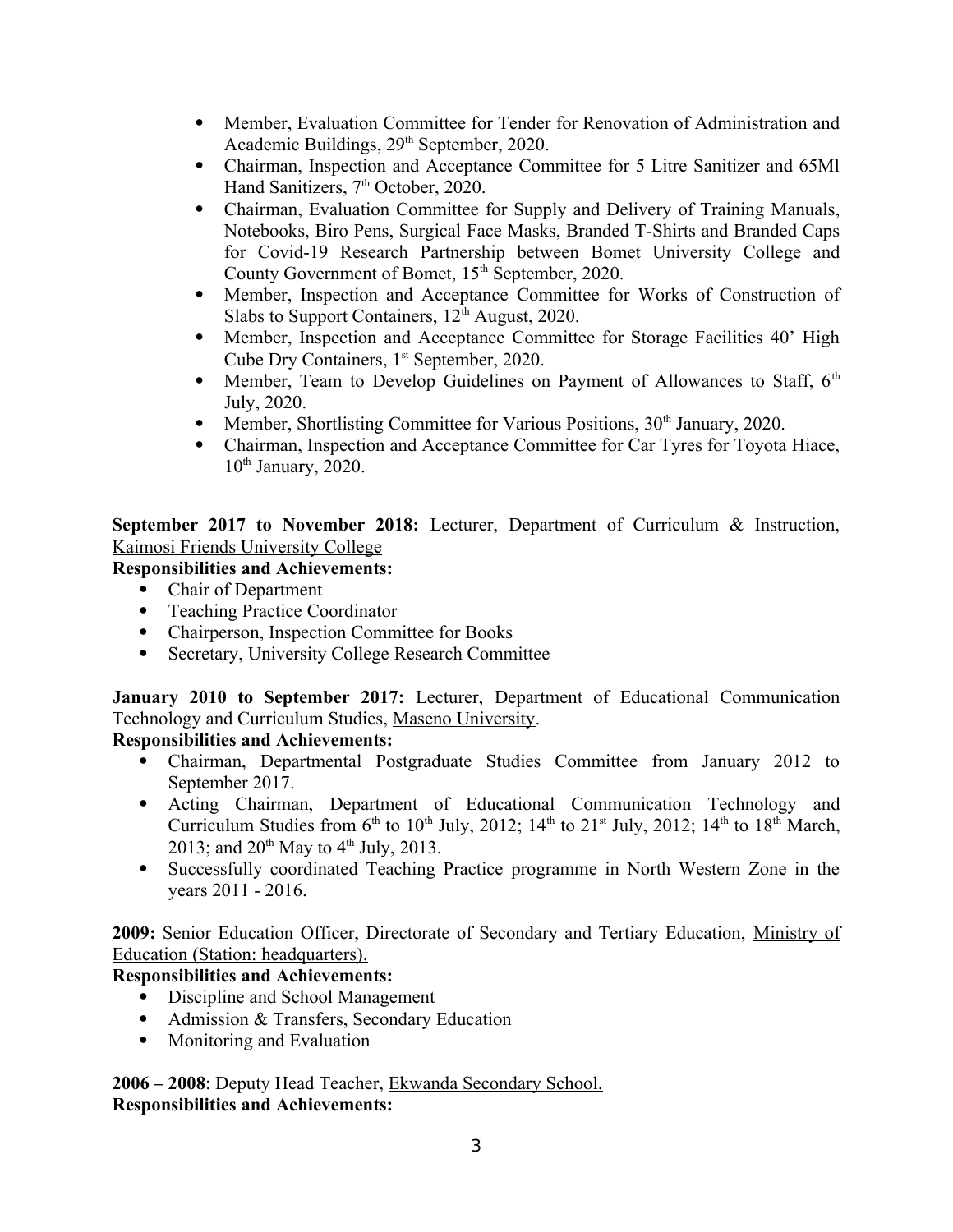Being officer in charge of student discipline and curriculum implementation, the school mean score improved from 4.2 to 5.1 in the 2006 KCSE examination.

**2001 – 2006:** Senior Graduate Teacher – Job Group "M", Bishop Sulumeti Girls Kakamega. **Responsibilities and Achievements:**

 As pioneer Head of Department – Kiswahili and Other Languages, managed to organize the department and motivated members into working as a team to raise performance in Kiswahili and French during 2005 KCSE examination.

# **1996 – 2001:** Graduate Teacher I & II, Lubinu Boys High School and Cardinal Otunga Girls High School.

## **Responsibilities and Achievements:**

- Teacher of French and History.
- Introduced French subject at Lubinu High School with pioneer candidates recording a mean score of 8.875 in the 1999 KCSE examination.

# **SUBJECTS TAUGHT**

### **Post-graduate Courses;**

 Teacher Education Curriculum, Curriculum Evaluation, Curriculum Implementation, Secondary School Curriculum, Research in English Language and Literature Education, and Research Methods in Education.

### **Undergraduate Courses;**

 Educational Media Practicals and Micro-Teaching, Special Methods of Teaching French, Special Methods of Teaching History, Curriculum Development, Educational Technology, General Methods of Teaching, Introduction to Research Methods

## **FUNDED RESEARCH**

| S/ | Collaborators &            | <b>Title</b><br>of<br>Research | Funding | <b>Donor</b>         | <b>Funding</b> |
|----|----------------------------|--------------------------------|---------|----------------------|----------------|
| N  | <b>Institution</b>         | Project                        | period  |                      | <b>Amount</b>  |
|    |                            |                                |         |                      | (KSH)          |
|    | Kang'ahi,<br>M.,           | Gender and Students'           | 2013    | National             | 200,000        |
|    | Indoshi, F.<br>$C_{\cdot}$ | Academic                       |         | Commission<br>for    |                |
|    | Okwach, T. O.              | Achievement<br>1n              |         | Science,             |                |
|    | and Osodo J.               | Kiswahili Language             |         | Technology<br>and    |                |
|    |                            |                                |         | Innovation (Science, |                |
|    |                            |                                |         | Technology<br>and    |                |
|    |                            |                                |         | Innovation Grant)    |                |
| 2  | T. O.<br>Okwach,           | Implementing<br>Early          | 2018    | Kaimosi<br>Friends   | 400,000        |
|    | and P. Nyongesa            | Childhood                      |         | University College   |                |
|    |                            | Development<br>and             |         |                      |                |
|    |                            | <b>Education Curriculum</b>    |         |                      |                |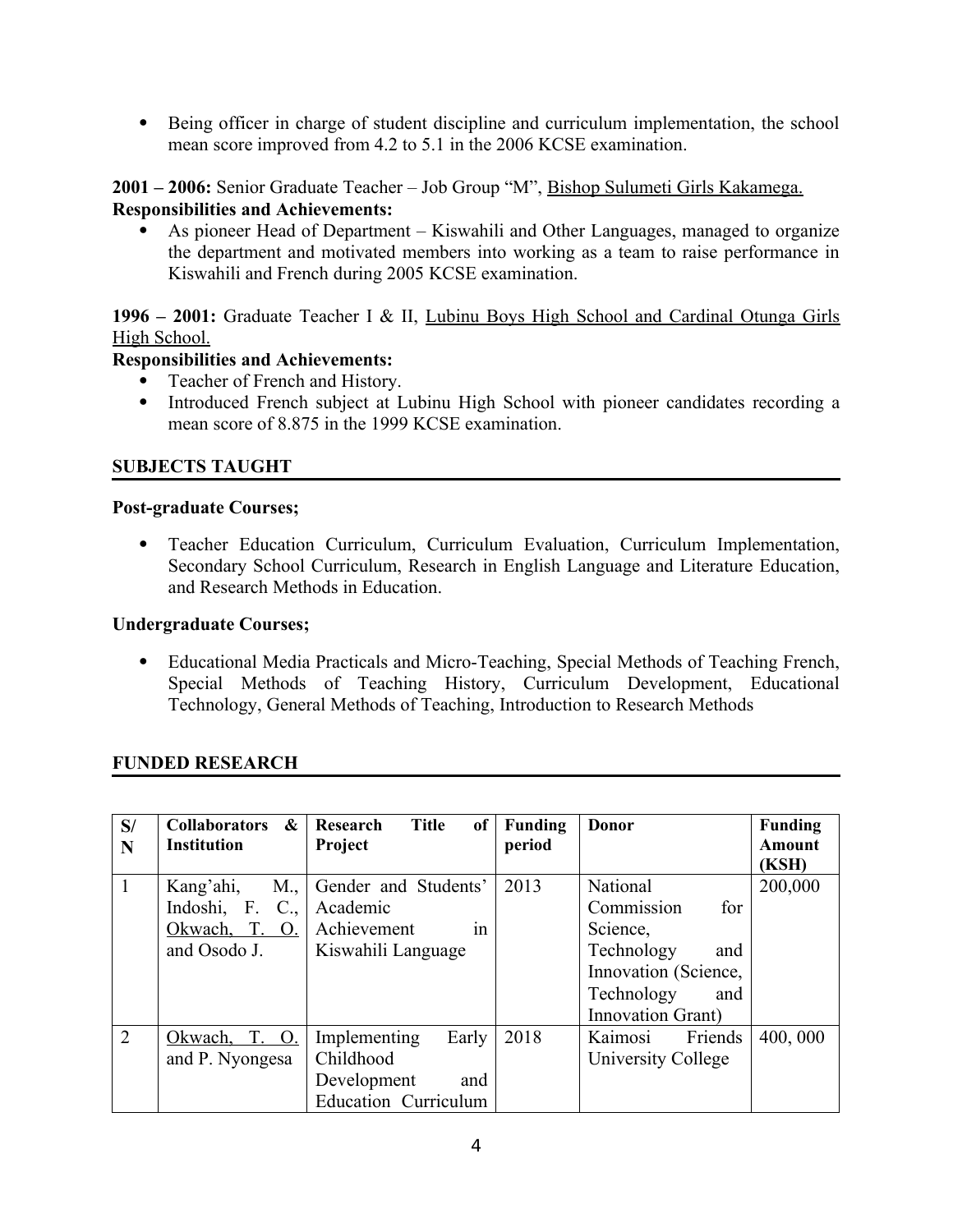|   |              | Devolved<br>1n              |                   |         |
|---|--------------|-----------------------------|-------------------|---------|
|   |              | Governments<br>1n           |                   |         |
|   |              | Kenya (Phase I)             |                   |         |
| 3 | Bomet        | Effects of Covid- $ 2020$   | County Government | 13      |
|   | University   | 19 Pandemic on              | of Bomet          | Million |
|   | College      | and Social Cultural,        |                   |         |
|   | County       | Educational and             |                   |         |
|   |              | Government of Economic Well |                   |         |
|   | <b>Bomet</b> | Being of the                |                   |         |
|   |              | Residents<br>- of           |                   |         |
|   |              | Bomet County.               |                   |         |

### **PUBLICATIONS**

- *1.* Andiva, Z. K., Simatwa, M. W. and **Okwach T. O.** (2018). Influence of ISO 9001:2008 quality management systems on academic staff service delivery in management of examinations in Kenya: A case study of public universities in *International Journal of Current Research* 10 (5): 69631- 69644.
- *2.* Anindo, E. G., Simatwa, M. W. and **Okwach T. O.** (2018). Contribution of school administrators to teaching-learning resources in enhancement of students' academic performance in secondary schools in Kenya: An empirical study across secondary schools of Emuhaya and Vihiga Sub-Counties in *International Journal of Current Research* 10(3): 67302-67314.
- *3.* Anyango, A. G., Indoshi, F. C. and **Okwach, T. O.** (2018). Influence of Sensitization of English Teachers Towards Internal Instructional Supervision on their Teaching Effectiveness in Secondary Schools in Kakamega County, Kenya in *European Journal of Education Studies* 4(9): 265-275.
- *4.* Anyango, A. G., Indoshi, F. and **Okwach, T. O.** (2018). Influence of Type of Internal Instructional Supervision on Teaching Effectiveness in English in Secondary Schools of Kakamega County, Kenya in *International Journal of Social Science and Humanities Research* 6(2): 777-784.
- *5.* Anyango, A. G., Indoshi, F. and **Okwach, T. O.** (2018). Influence of Teachers of English's Attitude towards Internal Instruction Supervision on their Teaching Effectiveness in English in Secondary Schools of Kakamega County, Kenya in *Journal of Research & Method in Education* 8(4): 46-53.
- 6. Dawo, J. I. A., Simatwa, E.M.W. and **Okwach, T.O.** (2013). Academic Staff Development Practices' Influence on Job Performance in Selected Public Universities in Kenya in *International Journal of Academic Research in Progressive Education and Development* 2(2): 236-248.
- 7. Dawo, J. I. A., Simatwa, E.M.W. and **Okwach, T.O.** (2013). Impact of Academic Staff Development Practices' Influence on Job Performance in Selected Public Universities in Kenya in *International Journal of Academic Research in Progressive Education and Development* 2(2): 236-248.
- 8. Dawo, J. I. A., Simatwa, E.M.W. and **Okwach, T.O.** (2012). Evaluation of Academic Staff Development Practices Outcomes on Job Performance in Selected Public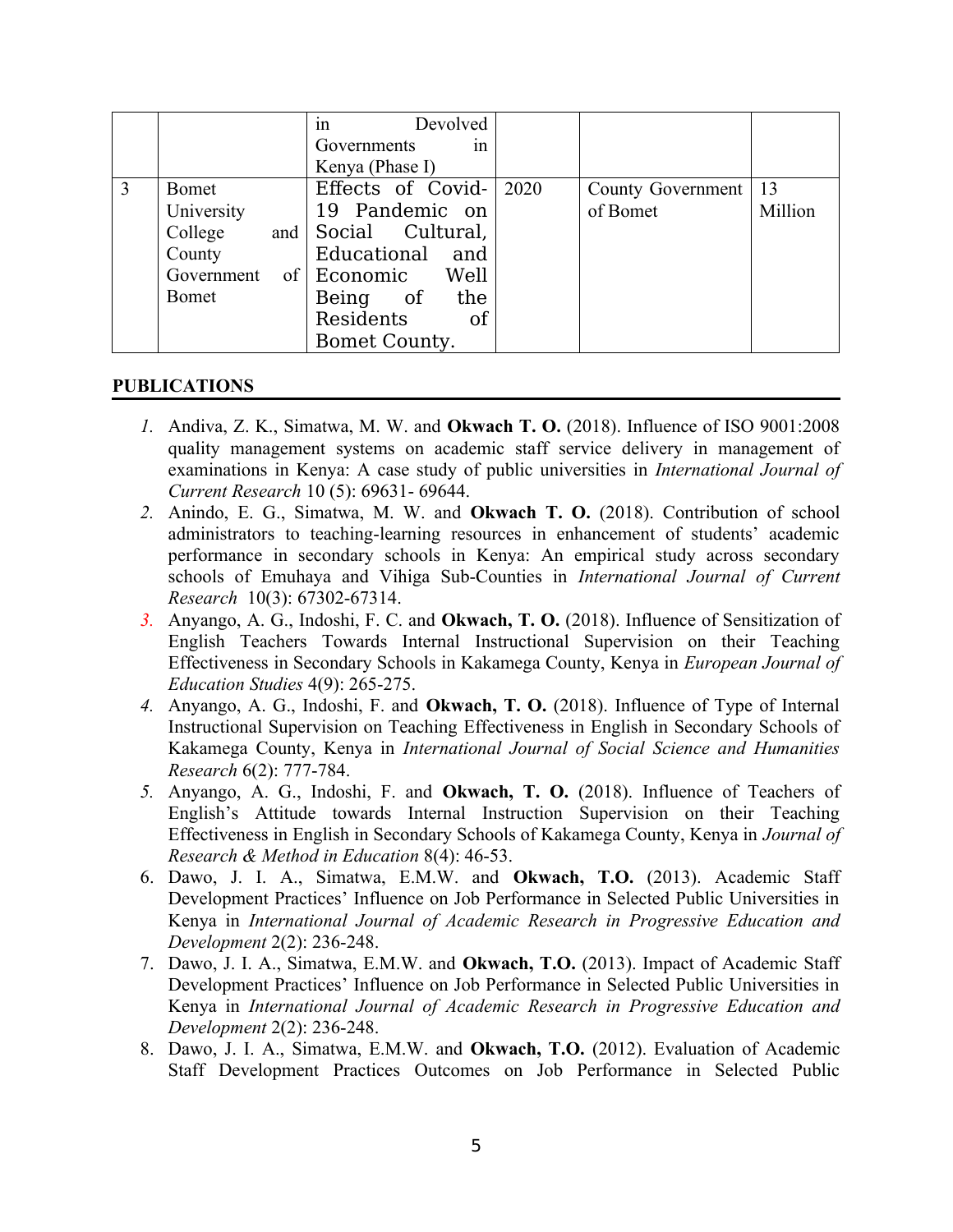Universities in Kenya in *International Journal of Academic Research in Progressive Education and Development* 1(4): 309-317.

- 9. Kang'ahi, M., Indoshi, F. C. and **Okwach, T. O.** (2016). Teachers' and Students' Perceptions of Kiswahili Classroom Learning Conditions in Secondary Schools in Kakamega North Sub-County, Kenya in *Scholars Journal of Arts, Humanities and Social Sciences* 4(2A): 139-147.
- 10. Kang'ahi, M., Indoshi, F. C. and **Okwach, T. O.** (2015). Alignment between Teaching and Learning Styles in Kiswahili Language Classrooms in Kenya in *International Journal of Education and Research* 3 (10): 421-430.
- 11. Kang'ahi, M., Indoshi, F. C., **Okwach, T. O.** and Osodo J. (2013). Gender and Students' Academic Achievement in Kiswahili Language in *Journal of Emerging Trends in Educational Research and Policy Studies* 2(4):216-227.
- 12. Kang'ahi, M., Indoshi, F. C., **Okwach, T. O.** and Osodo J. (2012). Teaching Styles and Learners' Achievement in Kiswahili Language in Secondary Schools in *International Journal of Academic Research in Progressive Education and Development* 1(3): 62-87.
- 13. Kang'ahi, M., Indoshi, F. C., **Okwach, T. O.** and Osodo J. (2012). The Nature of Communication Process in Kiswahili Language Classrooms in *International Journal of Educational Research and Technology* 3(2): 141-145.
- 14. Koross, B. T., Indoshi, F.C. and **Okwach, T.** (2015). Correlation between Teacher Factors and Students' Achievement in English Functional Writing Skills in Secondary Schools in West Pokot County, Kenya in *Journal of Educational Policy and Entrepreneurial Research (JEPER)* 2(5): 151-164.
- 15. Koross, B. T., Indoshi, F.C. and **Okwach, T.** (2013). Perception of Teachers and Students towards Methods Used in Teaching and Learning of English Writing Skills in Secondary Schools in *International Journal of English Language and Linguistic Research* 1(1): 32-38.
- 16. Murunga Z.A., Indoshi F.C. and **Okwach T. O.** (2019). Influence of Teacher Related Factors on Students' Academic Performance in Kiswahili Composition in Public Secondary Schools in Kisumu West Sub-County, Kenya in *European Journal of Education Studies* 6 (7): 202-219.
- 17. Obuya S.O.P., Indoshi F.C. and **Okwach T.O**. (2019). Relationship between Amount of Homework and Performance in Mathematics among Public Day Secondary School Students in Hamisi Sub-County, Kenya in *International Journal of Research and Scientific Innovation* 6 (10): 221-227.
- 18. Ogalo, P. L., Simatwa, E. M. W. and **Okwach, T. O.** (2013). Socio-economic challenges faced by principals in the provision of quality secondary school education in Kenya: A case study of Nyando and Muhoroni Districts in *Educational Research* 14(5): 437-451.
- 19. Ogott, O.G., **Okwach T.O.** and Indoshi F.C. (2020). Influence of Teacher Attitude towards Instructional Resources on Teacher Effectiveness in Early Years Education Centers in *International Journal of Social Relevance & Concern (IJSRC) Vol. 8 (8):24- 31. ISSN 2347 -9698*
- 20. Ogott, O.G., **Okwach T.O.** and Indoshi F.C. (2020). Influence of Availability of Instructional Resources on Teacher Effectiveness in Early Years Education Centers in *International Journal of Social Relevance & Concern (IJSRC) Vol. 8 (8):14-22. ISSN 2347 -9698*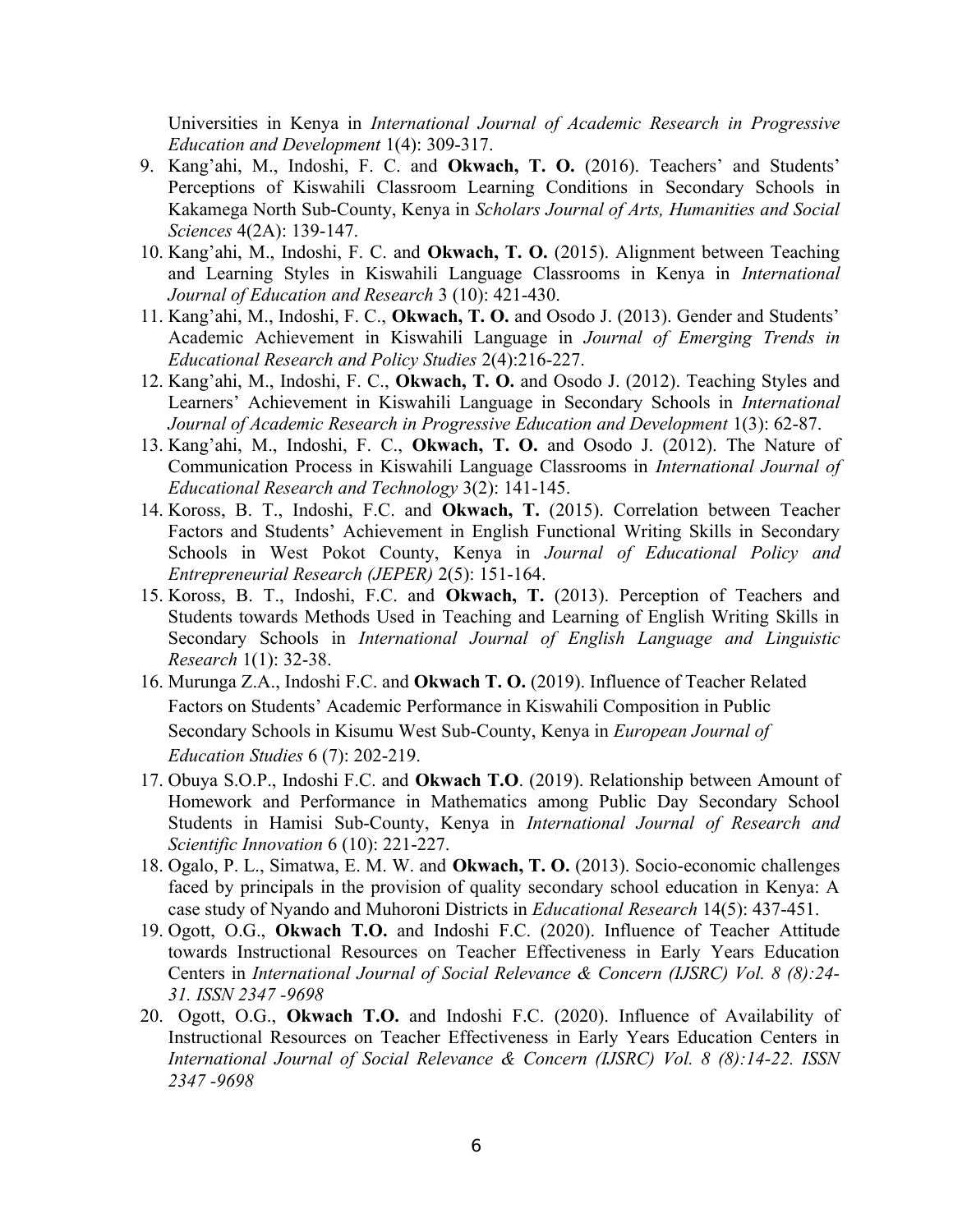- 21. **Omusonga, T. O.**, Kazadi, I. M. and Indoshi, F. C. (2010). Exploring Teachers' and Students' Perspectives of Difficulty in Teaching and Learning Experiences of Kenya Secondary School French Curriculum in J*ournal of Science, Technology, Education and Management (J-STEM)* 3(1&2): 59-70.
- 22. **Omusonga, T. O.**, Kazadi, I. M. and Indoshi, F. C. (2009). Matching Intended and Actual French Curriculum Objectives in Secondary Schools in Western Province, Kenya. *Educational Research and Review* 4(6): 316-321.
- 23. **Omusonga, T. O.**, Kazadi, I. M. and Indoshi, F.C. (2009). Matching intended and actual French curriculum objectives in selected secondary schools in Kenya. *Journal of Technology and Education in Nigeria (JOTEN)* 14(1&2): 54-60.
- 24. **Omusonga, T. O.**, Kazadi, I. M. and Indoshi, F. C. (2009). Relationship between School Culture and Students' Performance in French in Selected Secondary Schools in Kenya. *Journal of Languages, Technology and Entrepreneurship in Africa* 1(2): 255-263.
- 25. **Omusonga, T.O.** (2019). Learners' Assessment Supervision Training Needs of Public Primary School Head Teachers in Bungoma West Sub-County, Kenya in *International Journal of Current Research* 11 (3): 2655-2664.
- 26. Opanda, J.A., Olel, M. and **Okwach, T.** (2019). The Influence of Personal Attributes on Demand for Bachelor of Education Degree among Non-Graduate Teachers in Trans-Nzoia County, Kenya in *MIER Journal of Educational Studies, Trends and Practices*  $9(1): 62 - 71.$
- 27. Rabari, J. A., Indoshi, F. C. and **Omusonga, T. O.** (2011). Differences in Divergent Thinking among Secondary School Physics Students. *Journal of Emerging Trends in Educational Research and Policy Studies (JETERAPS)* 2(4): 216-227.
- 28. Rabari, J. A., Indoshi, F. C. and **Omusonga, T. O.** (2011). Perceptions of Physics Students and Teachers towards Creativity. *International Journal of Current Research* 33(6): 234-240.
- 29. Rabari, J. A., Indoshi, F. C. and **Okwach, T.** (2011). Correlates of divergent thinking among secondary school physics students. *Educational Research* 2(3): 982-996.
- 30. Rabari, J. A., Indoshi, F. C. and **Okwach, T. O.** (2011). Status of Creativity among Secondary School Physics Students. *BRICS Journal of Educational Research* 1(3&4): 167-176.
- 31. Wambua A. Mutheu, Francis C. Indoshi, **Tonny O. Okwach** and Deborah N. Amukowa (2019). Learners' Attitude in Teaching and Learning of Kiswahili in Secondary Schools: Challenges and Strategies in *European Journal of Education Studies* 6 (8): 28-49.
- 32. Waseka, E. L., Simatwa E. M. W. and **Okwach, T. O.** (2016). Influence of Teacher Factors on Students' Academic Performance in Secondary School Education: A case Study of Kakamega County, Kenya. *Greener Journal of Educational Research* 6(4): 151- 169.

## **DISSERTATION SUPERVISION**

Successfully supervised to completion the following:

#### **PhD Theses**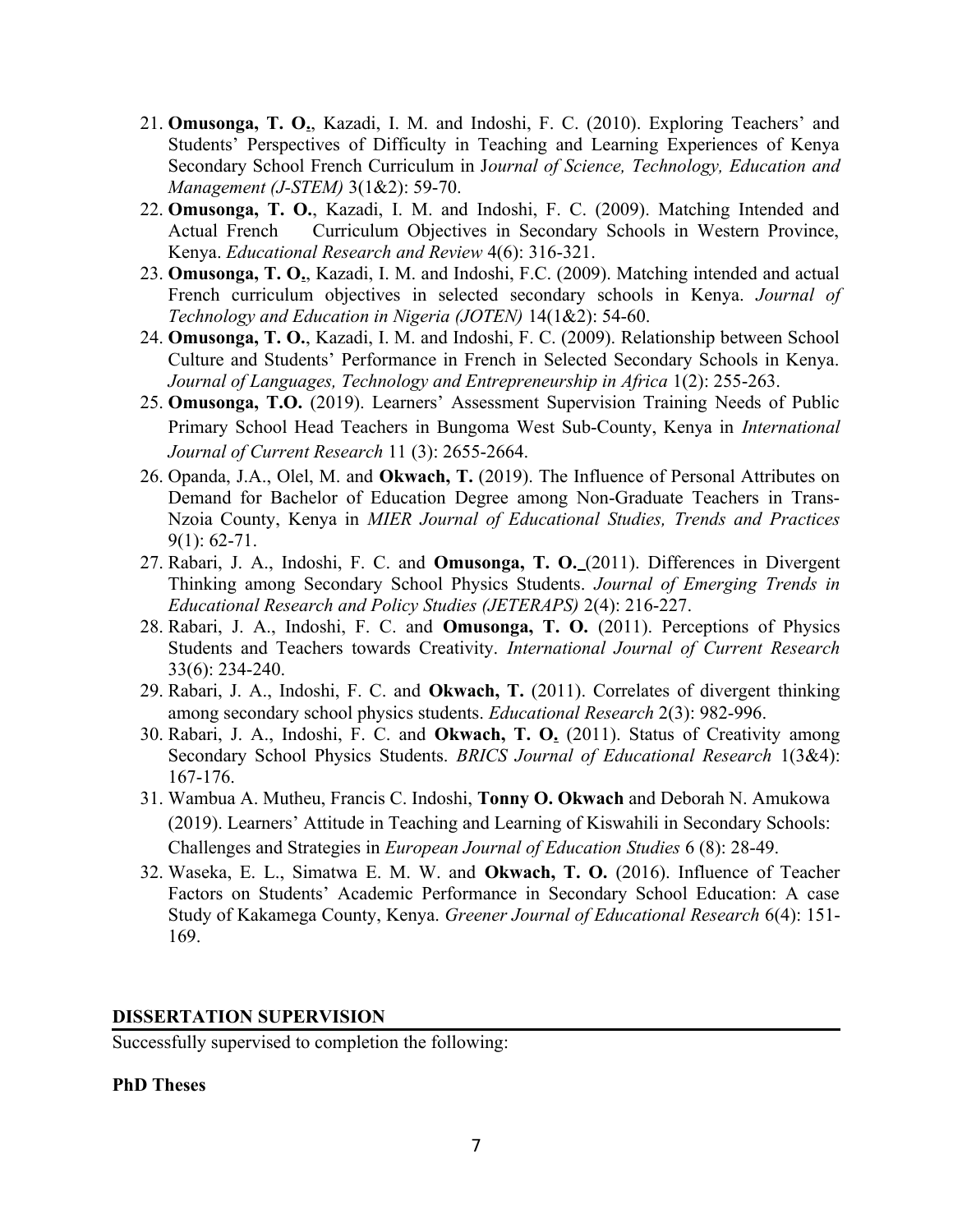- 1. Adrum, G.A. (2019). Influence of Internal Instructional Supervision on Teaching Effectiveness in English in Secondary Schools in Kakamega County, Kenya. Maseno University.
- 2. Anindo, E. G. (2018). Contribution of school administrators to enhancement of students' academic performance in secondary schools in Emuhaya and Vihiga Sub-Counties, Kenya. Maseno University.
- 3. Kageha, Z.A. (2019). Influence of ISO 9001:2008 Quality Management Systems on Academic Staff's Delivery in Public Universities in Kenya. Maseno University.
- 4. Kang'ahi, M. (2016). Influence of Pedagogical Styles on Students' Academic Achievement in Kiswahili in Kakamega North Sub-County, Kenya. Maseno University.
- 5. Koross, B. T. (2016). Correlates of Students' Achievement in English Functional Writing Skills in Secondary Schools in West Pokot County, Kenya. Maseno University.
- 6. Ogott, G. O. (2021). Relationship between Instructional Resources and Teacher Effectiveness in Early Years Education Centres in Siaya County, Kenya.
- 7. Rabari, J. A. (2011). Creativity Extent, Perceptions, Correlations and Differences among Secondary School Physics Students in Nairobi Province, Kenya. Maseno University.
- 8. Waseka E. L. (2017). Influence of Selected Factors on Students' Academic Performance in Secondary Education in Kakamega County, Kenya. Maseno University.

## **Masters Theses**

- **1.** Achieng, O. M. (2013). Factors Influencing Material Use in Teaching of Science in Early Childhood Development and Education Centers in Homa Bay District, Kenya. Maseno University.
- **2.** Adoyo, S. O. (2014). Teachers' and Students' Perspectives on Contribution of Remedial Tuition in Implementing Integrated Business Studies Curriculum in Secondary Schools in Ugenya District, Kenya. Maseno University.
- **3.** Barasa, M. J. (2012). Influence of Professional Development on Teacher Effectiveness in Public Secondary Schools in Mumias District, Kenya. Maseno University.
- **4.** Ettyang, I.A. (2019). Maseno University.
- **5.** Juma, O. C. (2013). Challenges and Strategies for School Management in Enhancing Teacher Motivation in Public Secondary Schools in Kisumu West District. Maseno University.
- **6.** Kang'ahi, M. (2012). Influence of Classroom Communication Process on Students' Academic Achievement in Kiswahili Language in Secondary Schools in Hamisi District, Kenya. Maseno University.
- **7.** Kebwaro, G. (2016). Students' Attitude Towards Mathematics Curriculum in Nyamira Sub- County, Kenya. Maseno University.
- **8.** Kegode, E. A. (2012). Challenges and Strategies for Primary School Head teachers in Management of Textbooks in Kakamega South District, Kenya. Maseno University.
- **9.** Mita, F. (2015). Influence of Use of Digital Content in Teaching on Students' Academic Achievement in Geography in Rachuonyo South Sub-County, Kenya. Maseno University.
- **10.** Murunga, Z.A. (2019). Maseno University.
- **11.** Oduor, D.N. (2019). Maseno University.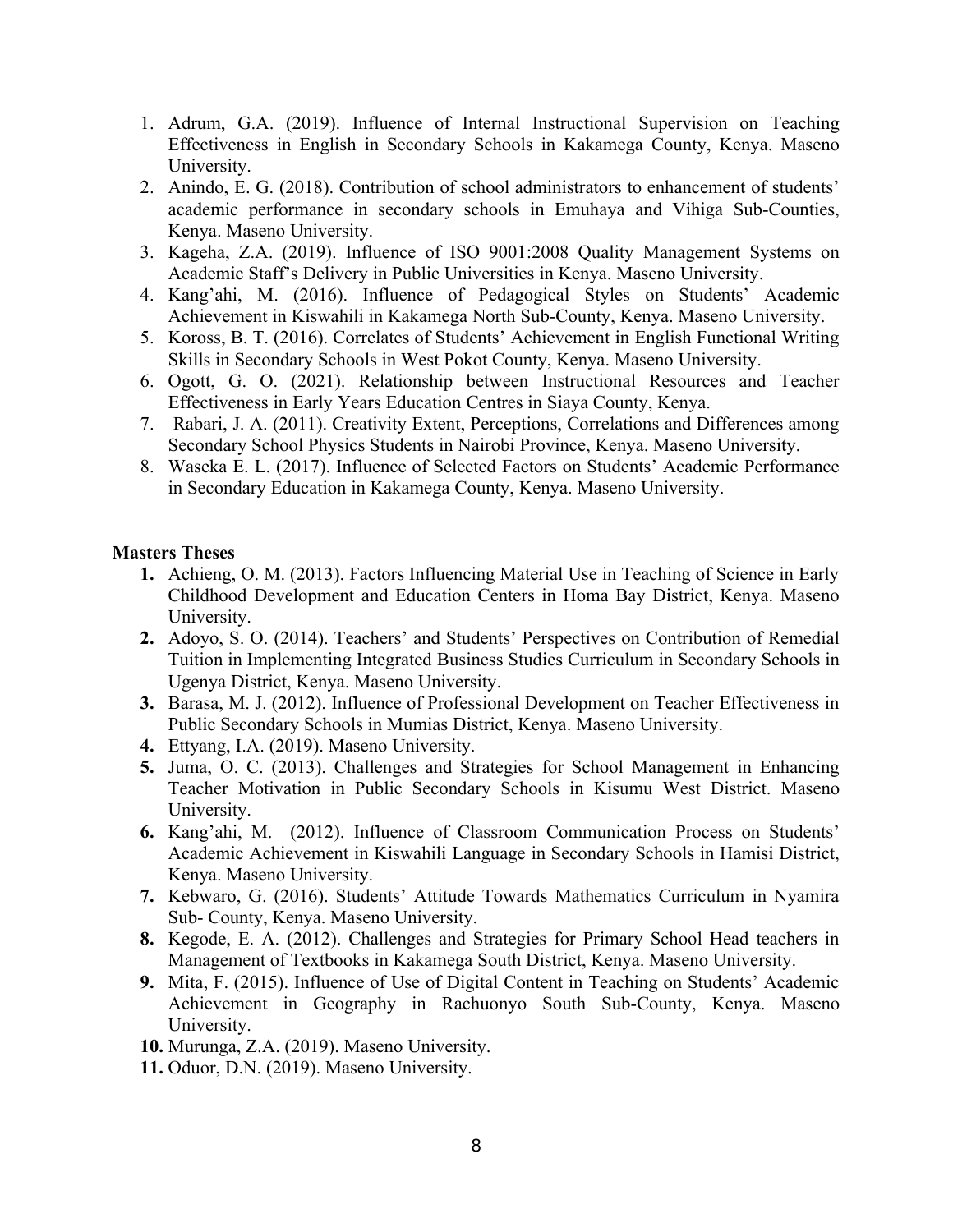- **12.** Obondo, M. A. (2012). Factors Influencing Pupils' Achievement in Written English in Public Primary Schools in Bondo District, Kenya. Maseno University.
- **13.** Obuya, S.O.P. (2019). Maseno University.
- **14.** Ogalo, P.M. (2012). Socio-Economic Challenges and Strategies for Public Secondary School Head Teachers in Providing Quality Education in Nyando and Muhoroni Districts, Kenya. Maseno University.
- **15.** Okaro, R. (2012). Impact of District Teacher Recruitment and Selection Policy on Distribution of Primary School Teachers in Emuhaya District, Kenya. Maseno University.
- **16.** Okono, E. O. (2014). Influence of Teaching Resources on the Use of Experiments in Teaching Physics in Secondary Schools in Gem District, Kenya. Maseno University.
- **17.** Okoth, D. (2016). Influence of Principals' Leadership Style on Teachers' Motivation in Sabatia Sub-County, Kenya. Maseno University.
- **18.** Omondi, P. E. (2012). An Examination of Student Discipline Management in National Polytechnics in Kenya. Maseno University.
- **19.** Radeny, D. O. (2017). Contribution of Catholic Church to Management of Public Catholic Sponsored Secondary Schools in Kisii Central Sub-County, Kenya. Maseno University.
- **20.** Rakama, J. O. (2018). Assessment of Curriculum Supervision Training Needs of Public Primary School Head Teachers in Bungoma West Sub-County, Kenya. Maseno University.
- **21.** Sande, D. (2015). Relationship between Participation in Drama and Achievement in English Oral Skills among Secondary School Students in Kisumu East Sub-County, Kenya. Maseno University.
- **22.** Wambua, A.M. (2019). Maseno University.

## **WORKSHOPS/CONFERENCES ORGANIZATION**

- 13<sup>th</sup> 15<sup>th</sup> July, 2021: Successfully organized 1<sup>st</sup> BUC International Conference on the theme "Towards Sustainable Green Economy" held at BUC.
- **16th December, 2019:** Successfully organized a Capacity Building Workshop on Grant Proposal Writing held at BUC.
- **23rd January, 2020:** Successfully organized a Capacity Building Workshop on Grant Proposal Writing held at BUC.

## **CONFERENCE AND WORKSHOP PAPERS PRESENTATIONS**

1. **Okwach T. O.** (2021). Assessment of Skills of 21<sup>st</sup> Century Teaching Profession in Bachelor of Education Programs in Kenya: A Case Study of Bomet University College. Paper presented in the First Bomet University College International Conference held at Bomet University College, Bomet, Kenya,  $13<sup>th</sup>$  to  $15<sup>th</sup>$  July, 2021.

## **OUTREACH ACTIVITIES**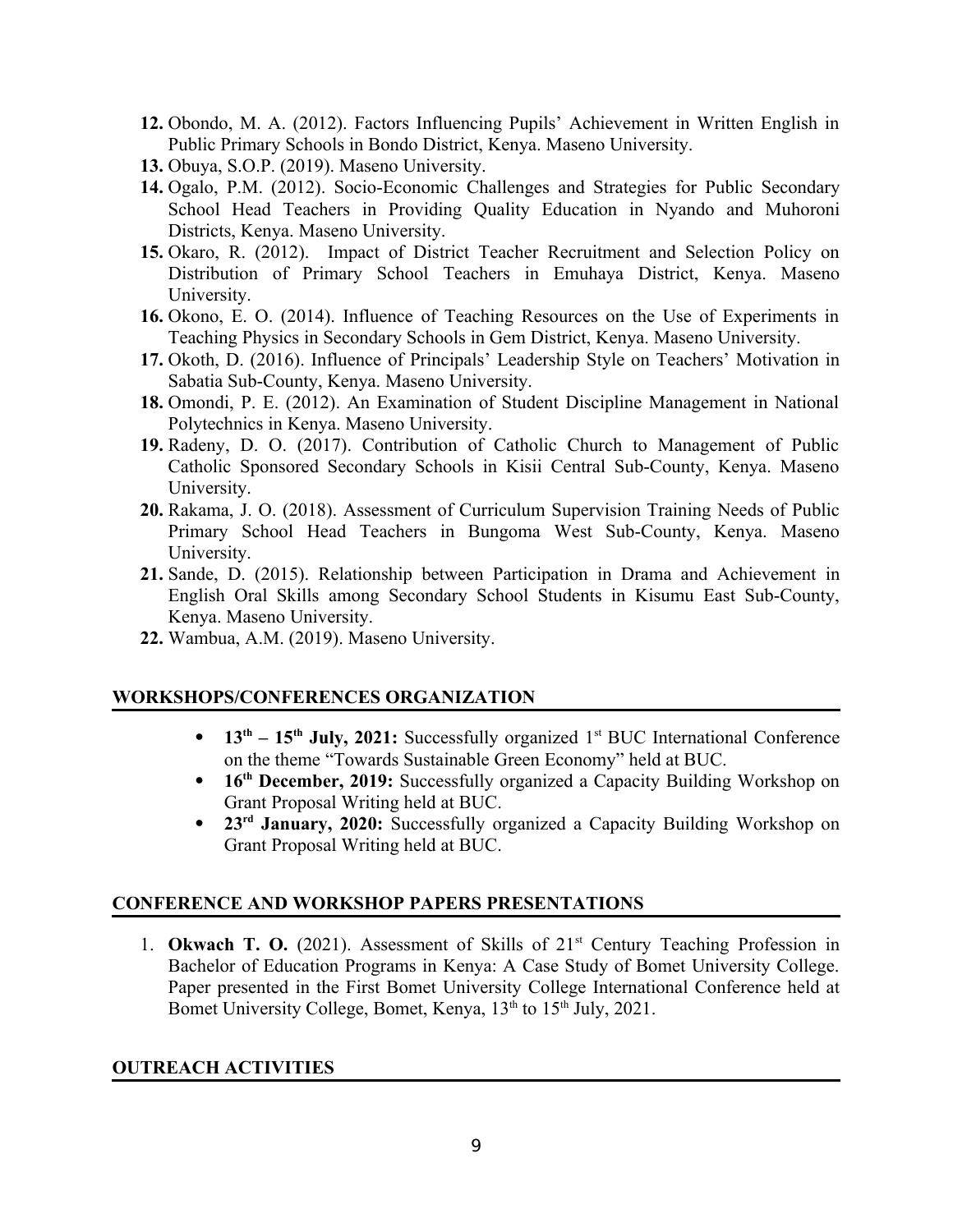| S/ | <b>Project/Activity</b>   | <b>Partners</b> | <b>Place</b> | <b>Dates</b>         | <b>Outputs</b> |
|----|---------------------------|-----------------|--------------|----------------------|----------------|
| N  |                           |                 |              |                      |                |
| 1. | <sub>of</sub><br>Training | Bomet           | Mogogosiek   | 31/8/202             | 50             |
|    | Research Assistant        | University      | Ward,        | $\overline{0}$<br>to | Research       |
|    | who undertook a           | College,        | Konoin Sub-  | 4/9/2020             | Assistants     |
|    | data collection           | County          | County,      |                      | trained        |
|    | exercise for<br>a l       | Government      | <b>Bomet</b> |                      |                |
|    | research entitled         | of Bomet        | County       |                      |                |
|    | "Effects of Covid-19      |                 |              |                      |                |
|    | Pandemic on Social        |                 |              |                      |                |
|    | Cultural,                 |                 |              |                      |                |
|    | Educational<br>and        |                 |              |                      |                |
|    | Economic Well             |                 |              |                      |                |
|    | Being of the              |                 |              |                      |                |
|    | Residents of Bomet        |                 |              |                      |                |
|    | County" in starting       |                 |              |                      |                |
|    | from                      |                 |              |                      |                |

## **TRAININGS**

- 1. Workshop on Collaborative Research between ICT Authority and Universities/Institutions held at Intercontinental Hotel, Nairobi on 29<sup>th</sup> October, 2019.
- 2. Stakeholders Engagement Meeting on Research Regulatory System held at National Commission for Science, Technology and Innovation (NACOSTI) Headquarters on  $13<sup>th</sup>$ to  $14<sup>th</sup>$  November, 2019.
- 3. Training on Office of Career Services held at Kenya Education Management Institute on  $16^{th}$  to  $18^{th}$  April, 2019.
- 4. Workshop on Collaboration between LREB and Universities on the Capacity of Universities in the Region to Contribute to Research and Extension for Sustainable Development held at Jaramogi Oginga Odinga University of Science and Technology (JOOUST) on  $17<sup>th</sup>$  to  $18<sup>th</sup>$  July, 2019.
- 5. Research Team Capacity Enhancing Programme for Grants Proposal Writing held at Kaimosi Friends University College on  $11<sup>th</sup>$  to  $12<sup>th</sup>$  July, 2018.

## **INTERNAL THESES EXAMINATION – MASENO UNIVERSITY\_\_\_\_\_\_\_\_\_\_\_\_\_\_\_\_\_\_**

- 1. Ongowo Richard Owino, Doctor of Philosophy in Pedagogy (Biology). Thesis title: "Biology Learning Environment and Students' Achievement, Motivation and Attitude in High and Low Achieving Schools in Siaya County, Kenya"
- 2. Deya Derrick Okinyi, Doctor of Philosophy in Curriculum Studies. Thesis title: "Implementation of Games Programmes and its Contribution to Students' Academic Achievement across Gender in Secondary Schools in Rongo Sub-County, Kenya"
- 3. Onyango Daniel Omondi, Master of Education in Pedagogy (Religious Studies). Thesis title: "Christian Religious Education Teachers' Use of Concept Mapping Strategies in Enhancing Acquisition of Life Skills among Secondary School Students in Ndhiwa Sub-County, Kenya"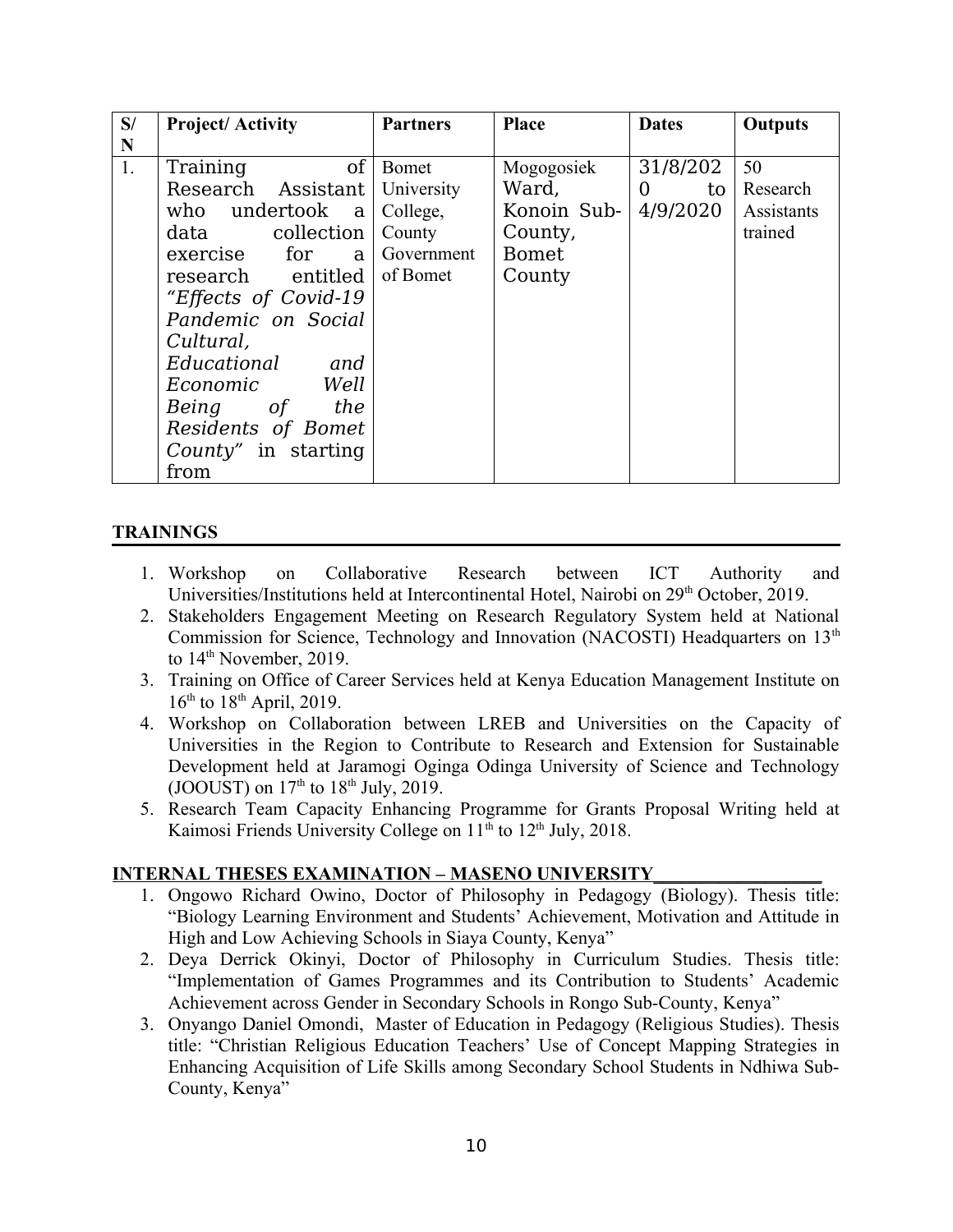- 4. Mukekhe Mutiembu Stellah, Master of Education. Thesis title: "Classroom Commmunication and Students' Understanding of Selected Physics Concepts in Secondary Schools in Vihiga District, Kenya"
- 5. Godfrey Tabu, Master of Education. Thesis title: "Influence of Strengthening Mathematics and Science in Secondary Education Training on Teachers' Attitude, Effectiveness and Students' Academic Achievement in Mathematics in Bungoma Central District, Kenya"
- 6. Omukoba Erick, Master of Education. Thesis title: "Contribution of Income Generating Activities to Financing Secondary School Education in Eldoret Municipality, Kenya"
- 7. Joseph Maina Karenge, Master of Education. Thesis title "School Management Factors Influencing Pupils' Attitude towards Mathematics and Science in Imenti North District, Kenya"
- 8. Adhiambo Roseline Ageng'a, Master of Education. Thesis title: "Conflict Management and Resolution in Public Secondary Schools in Nyakach District, Kenya"
- 9. Edward Okech Okumu, Master of Education. Thesis title "Factors Affecting Job Satisfaction among Mathematics' Teachers in Public Secondary Schools in Homa-Bay District"
- 10. Jane K. A. Juma, Master of Education. Thesis title "Assessment of Job Satisfaction among Female Secondary School Principals in Rachuonyo North and South Districts, Kenya"
- 11. Wambua Mwongeli Eunice, Master of Education. Thesis title "Impact of School Infrastructure on Access and Provision of Quality Secondary Education in Kisumu Municipality, Kenya"
- 12. Muvango Mark Wangila, Master of Education. Thesis title "Factors Influencing Use of Media in Teaching and Learning of English in Secondary Schools in Kakamega East District, Kenya"
- 13. Anyanzwa Allan Linx, Master of Education. Thesis title: "Teachers'and Students' perspectives on Challenges and Opportunities in Teaching and Learning English in Secondary Schools in Siaya District, Kenya"

## **INFORMATION TECHNOLOGY SKILLS**

- Developed and facilitated teaching of the following e-learning courses: ECT 523 -Special Methods in Teaching French; ECT 801 - Research Methods in Education; ECT 811 - Curriculum Evaluation; and ECT 814 - Teacher Education Curriculum.
- Competence in Microsoft Office and internet use.
- Attended annual 1 week seminar on e-learning, Maseno University.

# **LANGUAGE & COMMUNICATION SKILLS**

- Excellent fluency in written and spoken English
- Excellent fluency in written and spoken Kiswahili
- Excellent fluency in spoken Luhya (vernacular)
- Fluent in written and spoken French: